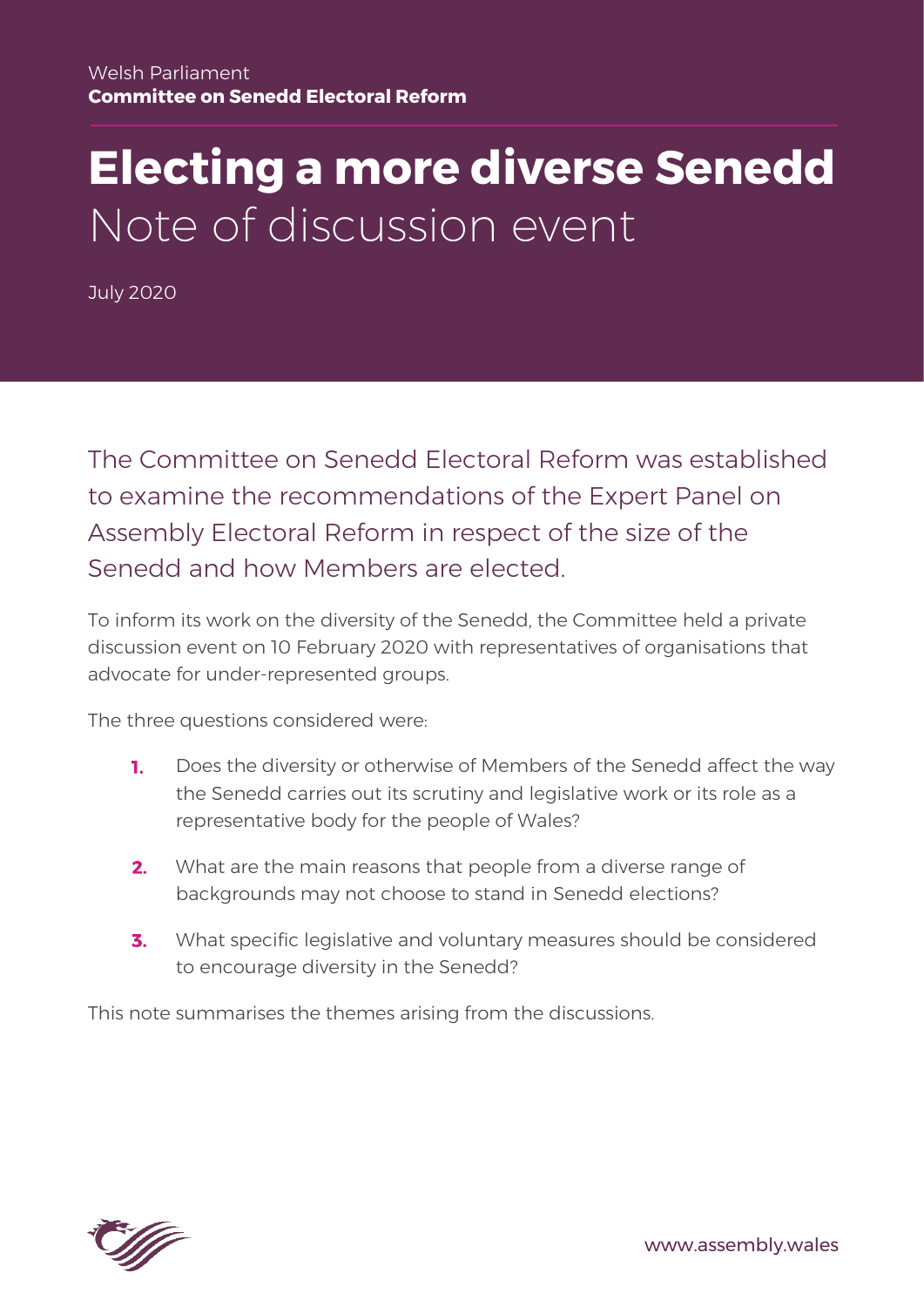# Question 1: Does the diversity or otherwise of Members of the Senedd affect the way the Senedd carries out its scrutiny and legislative work or its role as a representative body for the people of Wales?

## Representation and advocacy

1. It was argued by some participants that the membership of the Senedd does not fully represent the people of Wales. It was noted that there are no BAME women in the Senedd and people become disenfranchised if institutions do not reflect the people they serve. The challenge of representing different groups was highlighted and one participant observed that recent events connected to Brexit now meant that EU nationals in Wales do not feel well represented in the political process.

2. Participants in the discussion said that the breadth of topics considered and debated by the Senedd has grown and developed, but that a more diverse membership would help to ensure that the Senedd's business represents the interests of all people in Wales. Some participants felt that if the topics being addressed by the Senedd do not speak to certain sections of society then people disengage with the political process.

**3.** The Violence Against Women, Domestic Abuse and Sexual Violence (Wales) Act 2015 was cited as example of a piece of legislation that would not have been made without a relatively gender-balanced Senedd. However, concern was expressed that diversity of representation can retreat as well as grow and diversity allies (i.e. advocates for under-represented groups) are not a substitute for a genuinely representative membership. Some participants observed a sharp contrast between what they regarded as relatively positive gender balance of the Senedd and the representation of people from BAME backgrounds.

4. Participants used the example of race to illustrate the consequences of lack of diversity as it was noted that the Senedd's first Plenary debate on race only took place in 2019. Participants said that lived experience is vital in shaping the focus of Senedd business. Without lived experience and a diversity of representation, it was argued, Members of the Senedd will find it difficult to properly understand the implications of the decisions that they make. It was noted that without experiencing particular societal barriers it is difficult for policy makers to understand what challenges people in under-represented groups face, and therefore the full range of potential policy or legislative solutions that may be effective. The risk is that policy making, despite good intentions, becomes paternalistic and fails to account for the needs of minority groups.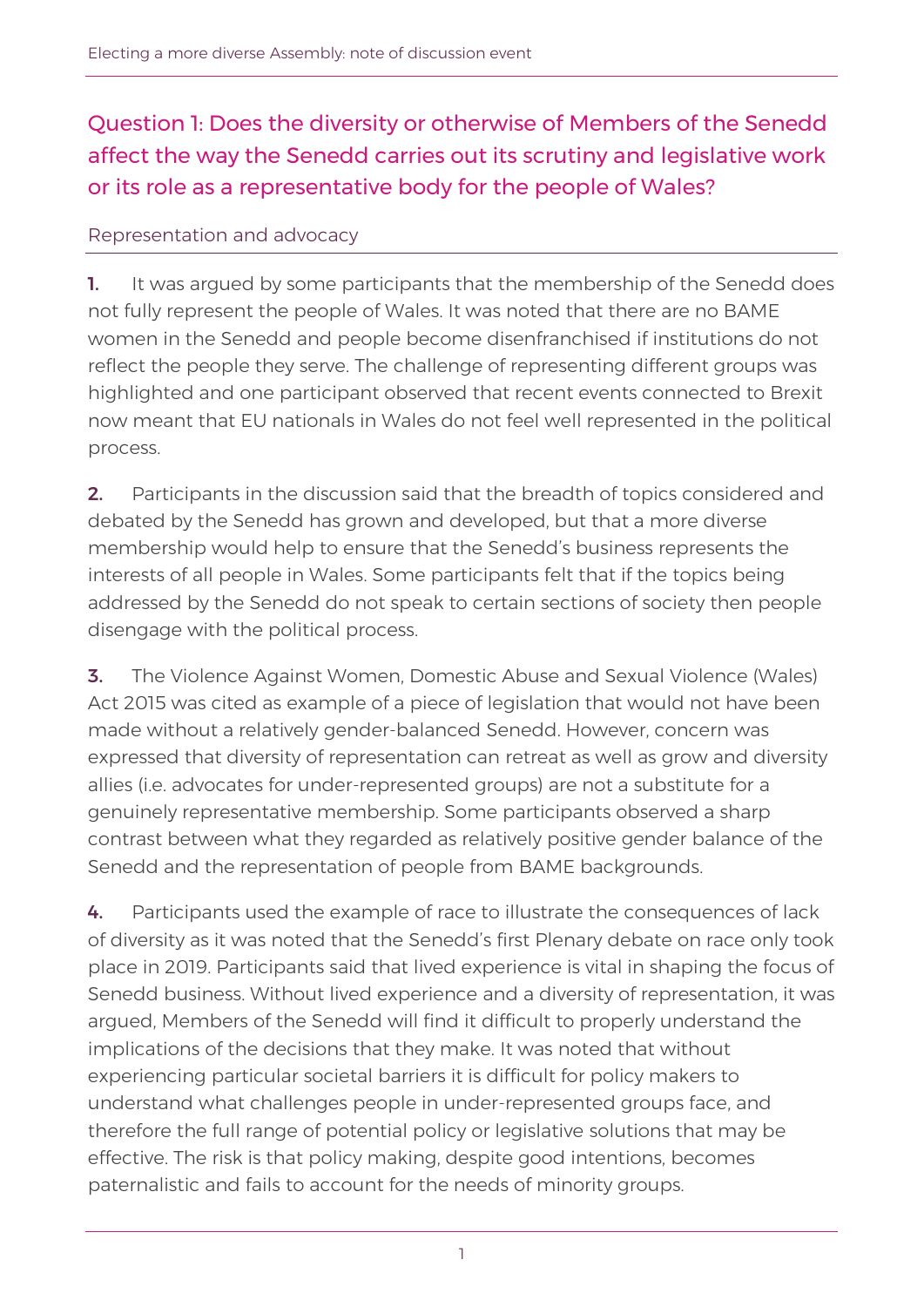**5.** It was agreed that electing a more diverse Senedd would help to improve policy making, legislating and scrutiny. Some participants, however, noted that in an Senedd of 60 Members it can be difficult for all minority groups to be represented. It was noted that this problem can become particularly acute in Senedd committees, especially those with small memberships. Other participants commented, however, that Senedd committees have a good track record in engaging with the public and seeking input from under-represented groups.

**6.** The way in which political parties and the Welsh Government address equality issues was regarded by some people involved in the discussion as being illustrative of the problem. Some participants made the case that 'equalities' should not be regarded as a distinct portfolio but, instead, embedded in all aspects of the legislative and scrutiny process. Some participants said that some positive legislation had been put in place, but that implementation had not always been effective.

7. Other participants felt that political apathy amongst young people was a consequence of politicians not speaking to their interests, although the discussion also noted that the Senedd had demonstrated a willingness to identify issues which may engage under-represented groups.

8. Some participants noted that the challenge of achieving effective representation for under-represented groups within the Senedd was a reflection of wider society. It was observed that the Senedd will have to lead on explaining to the public why this agenda is important as it is taking place in the context of a backlash against moves to enhance the rights of minority groups. Some participants cautioned that the Senedd cannot be driven by public opinion as some sections of society in Wales may never support measures which aim to improve diversity and the representation of minority groups.

#### Engagement with under-represented groups

**9.** Some participants argued that disability and disabled people have a particularly low profile in the context of the Senedd and Welsh politics. The importance of providing opportunities for people with disabilities to engage with politicians in ways such as shadowing was thought to be one way to highlight challenges that need to be addressed by public policy.

**10.** One participant noted that electing a diverse range of Members of the Senedd will help to engage a broader range of people in its work, simply because people feel more comfortable approaching someone who is recognisable to themselves. The example was given of someone with a disability being more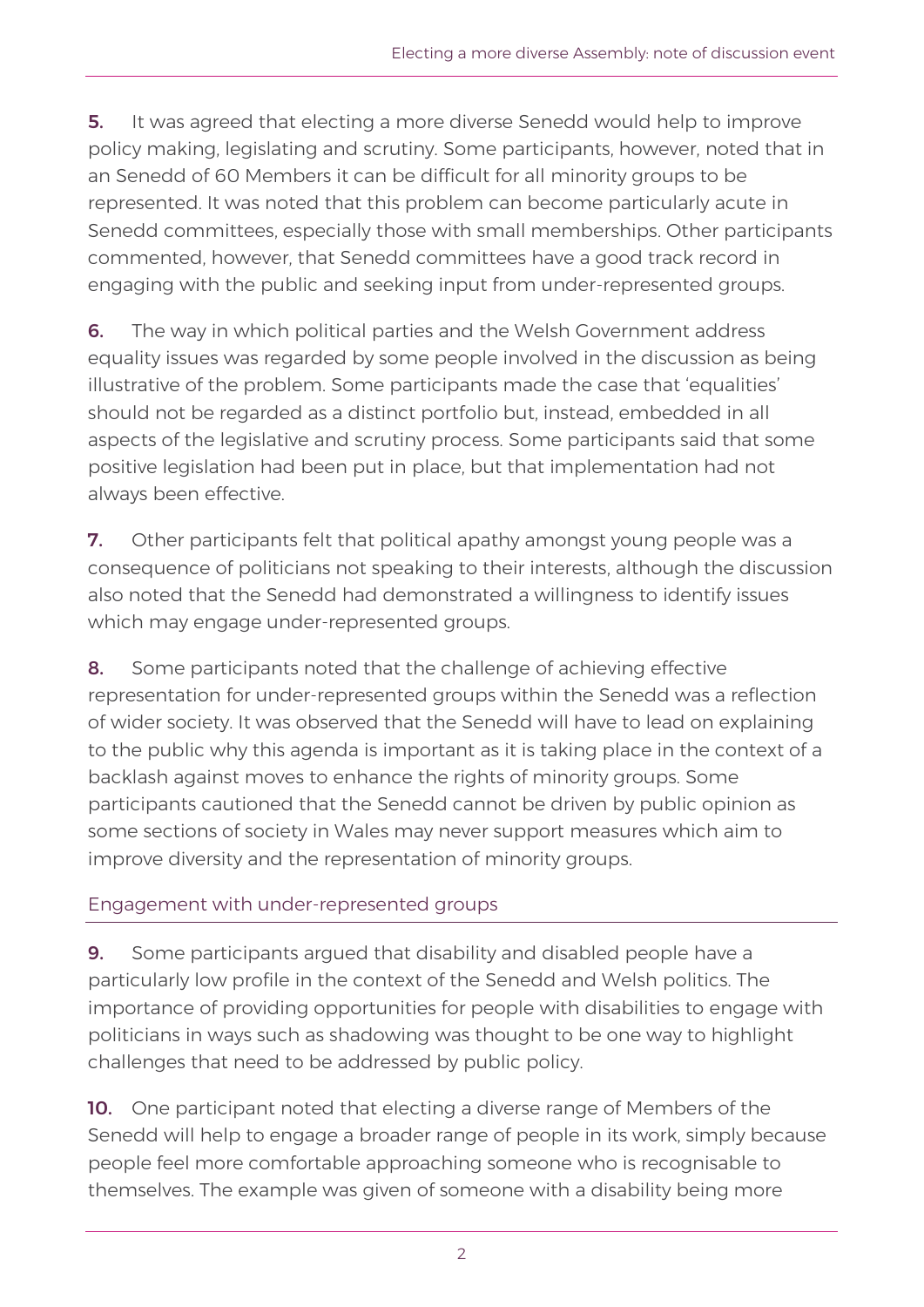confident of engaging with a Member of the Senedd who shares that disability because of the expectation that the Member is likely to have a natural understanding of their constituent's concerns.

# Question 2: What are the main reasons that people from a diverse range of backgrounds may not choose to stand in Senedd elections?

#### Candidate selection

11. Participants felt that anyone seeking to enter party politics and hoping to stand as a candidate for election to the Senedd will face significant barriers, whether or not they are from an under-represented group. The challenge for under-represented groups is that they may face additional barriers which are even more difficult to overcome. One way to address this concern is in the selection of candidates; some participants said that the focus of selection should be on skills and not simply exploring somebody's interest in the role. However, participants felt that parties need to be persuaded that people have the right profile to be elected, and perception can be major barrier to selection as a candidate.

**12.** It was argued by many participants that the onus should be on political parties in Wales to approach under-represented groups rather than waiting for people to come to them. It was argued that parties must demonstrate that they want people from minority groups to become actively involved in the political process. Some participants commented that many people do not get to the stage of experiencing discrimination as a candidate because they are not sufficiently involved or engaged.

#### People with disabilities

13. Participants discussed the challenges that disabled people may face in standing for election and serving as a Member of the Senedd. One participant suggested it may be difficult for people with some disabilities to take part in traditional political party activities such as leafleting, door-to-door canvassing or phone canvassing. Furthermore, it was suggested that political parties are not generally supportive of people with disabilities seeking candidacy and that those selected and elected will often downplay their disability.

14. Introducing an access to elected office fund for Senedd elections was regarded by several participants as being vital to enabling people with disabilities to fully participate in campaigning and elections. An access to office fund would enable candidate with disabilities to access financial support to help with additional campaigning costs arising as a result of their disability. It was observed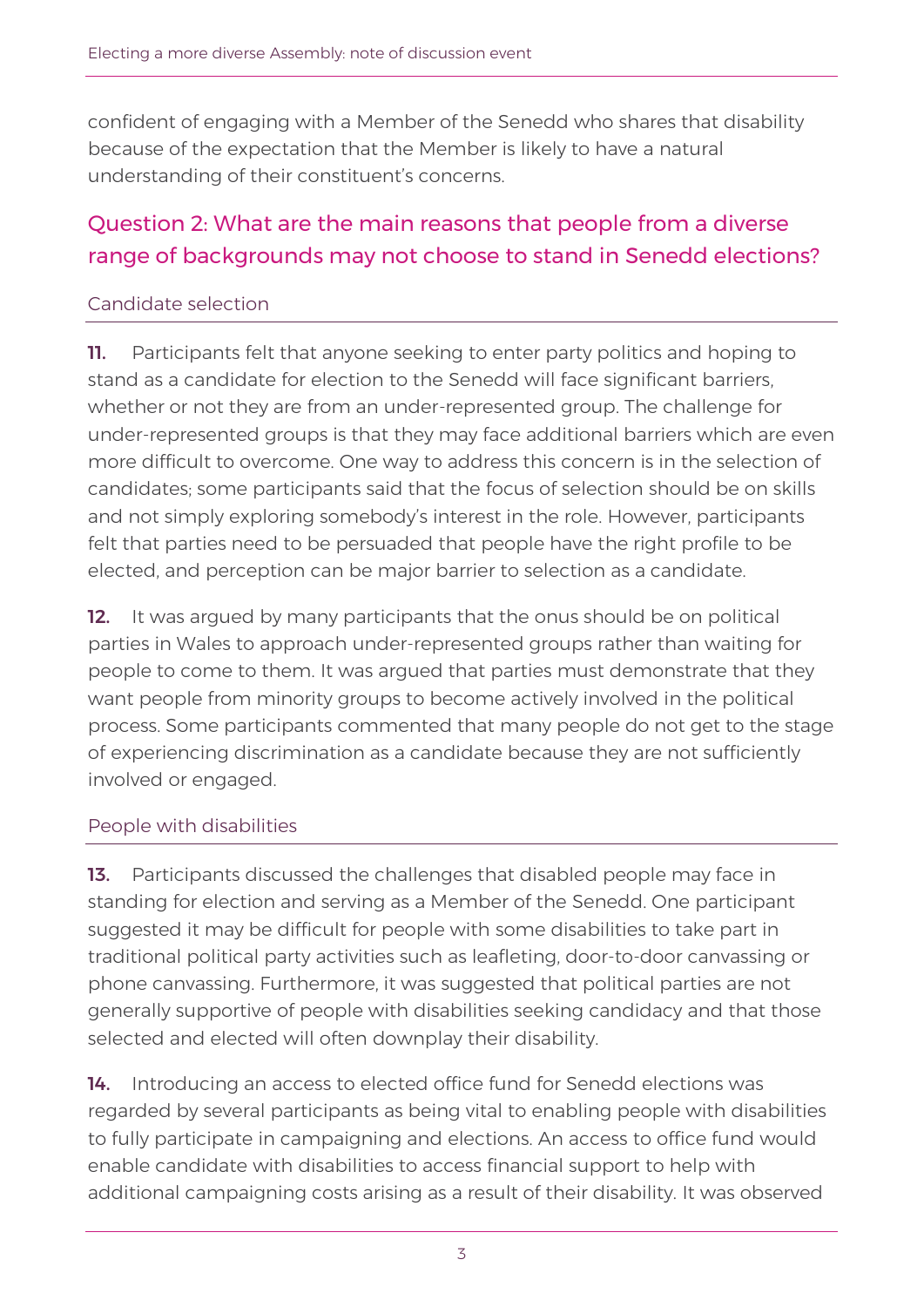that the establishment of a similar fund for local elections in Scotland had been of great benefit to disabled candidates.

15. Concerns were raised about the implications some disabled Members of the Senedd could experience if working full time. The interaction between levels of pay and the benefits and entitlements that some people with disabilities may receive was highlighted as the type of barrier that policy makers may not immediately identify when trying to encourage a more representative range of candidates.

16. Concerns were expressed that people with hidden disabilities may require time away from their role, which could be difficult to explain to constituents. Similarly, those with mental health problems may also face a perceived or actual lack of public empathy if they require time away from their public responsibilities or additional support. Participants were concerned that candidates and Members of the Senedd may feel compelled to disclose more information than they would like about disabilities or specific health conditions.

## People from the LGBT community

17. Other participants discussed the barriers facing people from the LGBT community. It was observed that sexuality, gender and identity are not always visible, so a focus on making the Senedd inclusive is required within the institution. The point was made that, ultimately, how inclusive and welcoming an institution is is a product of its culture—the experience of a Member of the Senedd from the LGBT community would, therefore, would be shaped by the prevailing attitudes in the Senedd.

**18.** In the context of the working life of a Member of the Senedd it was observed that there could be a considerable mismatch between an individual's gender expression and the expectations or dress codes of the role, and that this type of cultural and institutional barrier might dissuade some members of the LGBT community from standing for election if they felt unable to be their authentic selves within the role.

#### BAME communities

19. Participants noted that one barrier that people from some BAME communities may experience is the sense that, if elected to the Senedd, they would have the responsibility of being *the* representative of their community. Concerns may include feeling the need to 'prove themselves' within their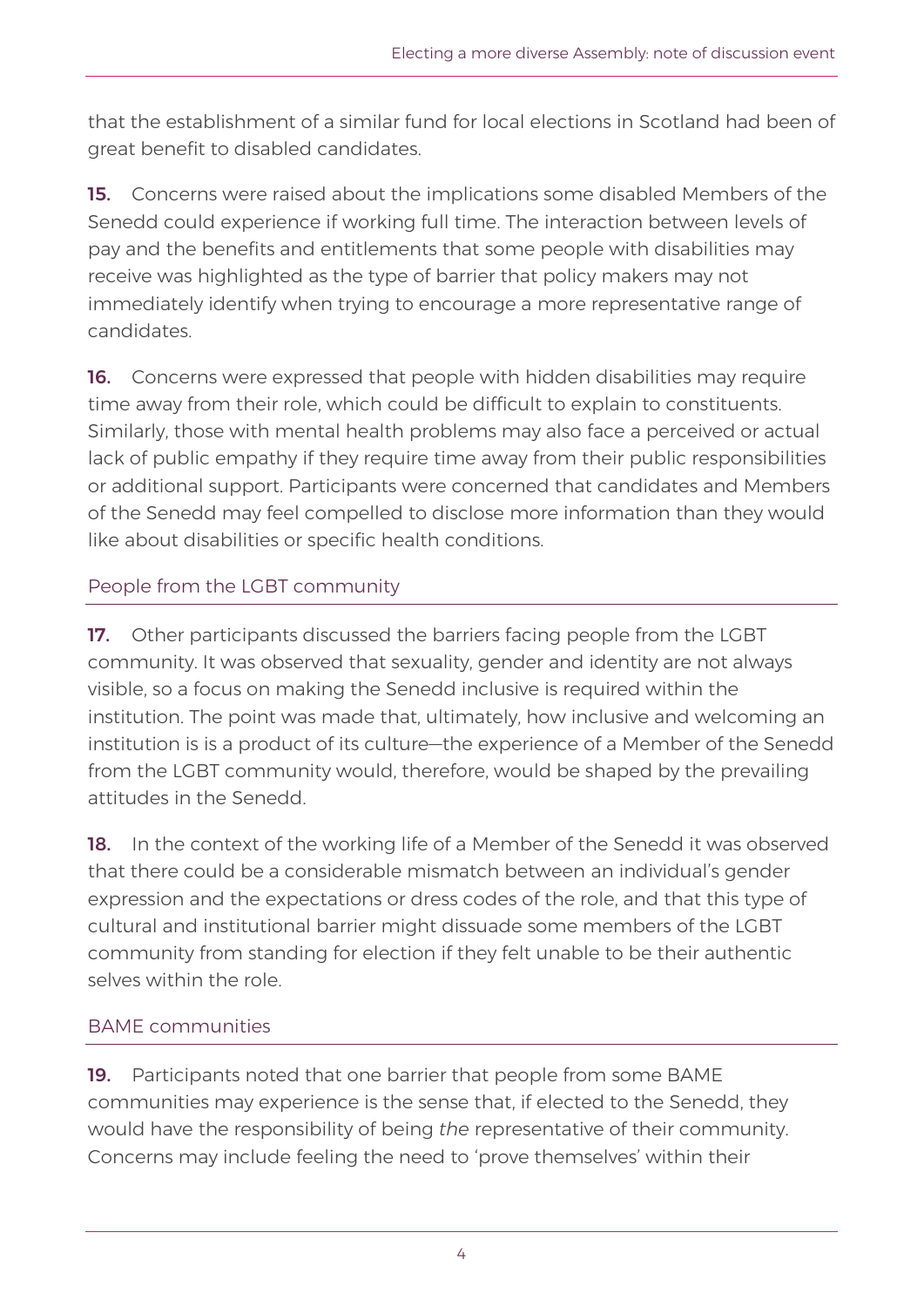community and ensuring that they have capacity to fully represent their community.

20. Other participants observed that the experience of candidates and elected Members will be different across the different communities in Wales. This is because there may be significant variation in the knowledge and understanding of politics and the Senedd in different communities.

#### Hate crime and online abuse

21. Concerns were expressed that people from under-represented groups, including particularly those from ethnic minority groups, people with disabilities and members of the LGBT community, are more likely to experience hate crime and this would be exacerbated by seeking public office. It was noted by some participants that people who disagree with a person's politics will target their personal identity and that policing is limited because of debate around freedom of speech vs hate speech. The intersectionality of identity can also affect the way I which individuals are targeted and the extent of the barrier—for example women from BAME communities are seen as being particularly subject to online abuse.

#### Role models

22. Many participants felt that encouraging people from all sections of society to participate could be driven by the presence of high-profile role models in the Senedd. Only when people see somebody like themselves winning election to the Senedd and working as a Member will some people feel it is a realistic option for them.

23. Participants said that the Chwarae Teg and the Women's Equality Network mentoring schemes had been successful in making a broader range of women feel able to stand for election. In particular, the importance of mentoring for women from BAME communities was emphasised. It was added that participation is not a question of confidence but of making sure that women have the tools to become involved.

24. Some participants noted that it will be important to challenge the stereotype and perceptions of a 'typical' Member of the Senedd if people from more diverse backgrounds are to feel encouraged to stand for election. The stereotype often includes educational background or norms of behaviour which some people may find alienating or difficult to live up to. Barriers may be created by people's perceptions of what a Member is if the Senedd does not take steps to demonstrate that it is inclusive and welcoming of diversity.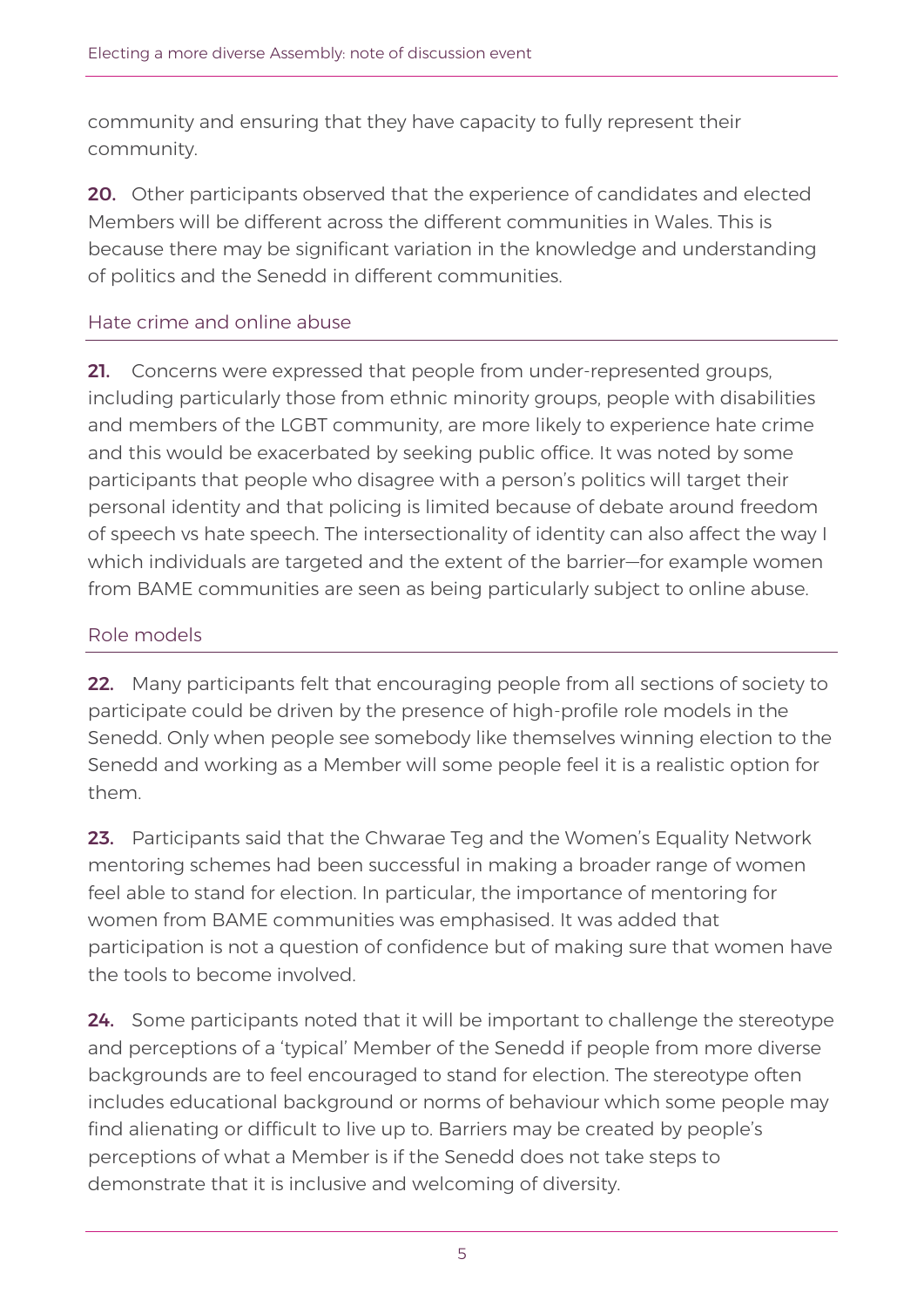**25.** It was observed by some participants in the discussion that people from working class backgrounds may experience barriers based on a preconception of what a Member of the Senedd should be like. Similarly, some concern was expressed that there is a perceived expectation that Members should speak Welsh and that a lack of Welsh language skills would be a disadvantage. Levels of Welsh language skills may vary across different communities or underrepresented groups, further exacerbating the barriers people with those identities might face.

#### Life as a Member of the Senedd

26. Several participants identified that Members of the Senedd are not in an environment that encourages a family friendly way of working. Late meetings, large amounts of travel, time spent away from home and a significant number of additional responsibilities such as participation in party events were thought to be barriers to people with families and caring responsibilities. The largely negative public and media response to the Independent Remuneration Board's proposal that additional support should be available to Members with caring responsibilities was regarded as illustrative of a wider political environment which does not understand the significance of providing support to enable people with such responsibilities to seek and hold elected office.

27. Similarly, the degree of abuse that politicians and their families can face both in public and, especially, online was highlighted as a potentially intolerable burden of becoming a Member of the Senedd.

# Question 3: What specific legislative and voluntary measures should be considered to encourage diversity in the Senedd?

#### Electoral quotas

28. Some participants argued strongly in favour of quotas to encourage a more diverse Senedd. Although regarded as a blunt instrument it was commented that quotas could deliver change at pace. Some participants favoured gender quotas, while others argued that quotas should be designed to reflect the intersectionality of identity. It was also suggested that quotas could be introduced with the understanding that they may be a temporary measure designed to address historical imbalances. It was argued by some participants that both sanctions and incentives would be required to make quotas effective.

29. One participant commented that the most effective way to integrate quotas into the electoral system would be for Wales to adopt the Single Transferable Vote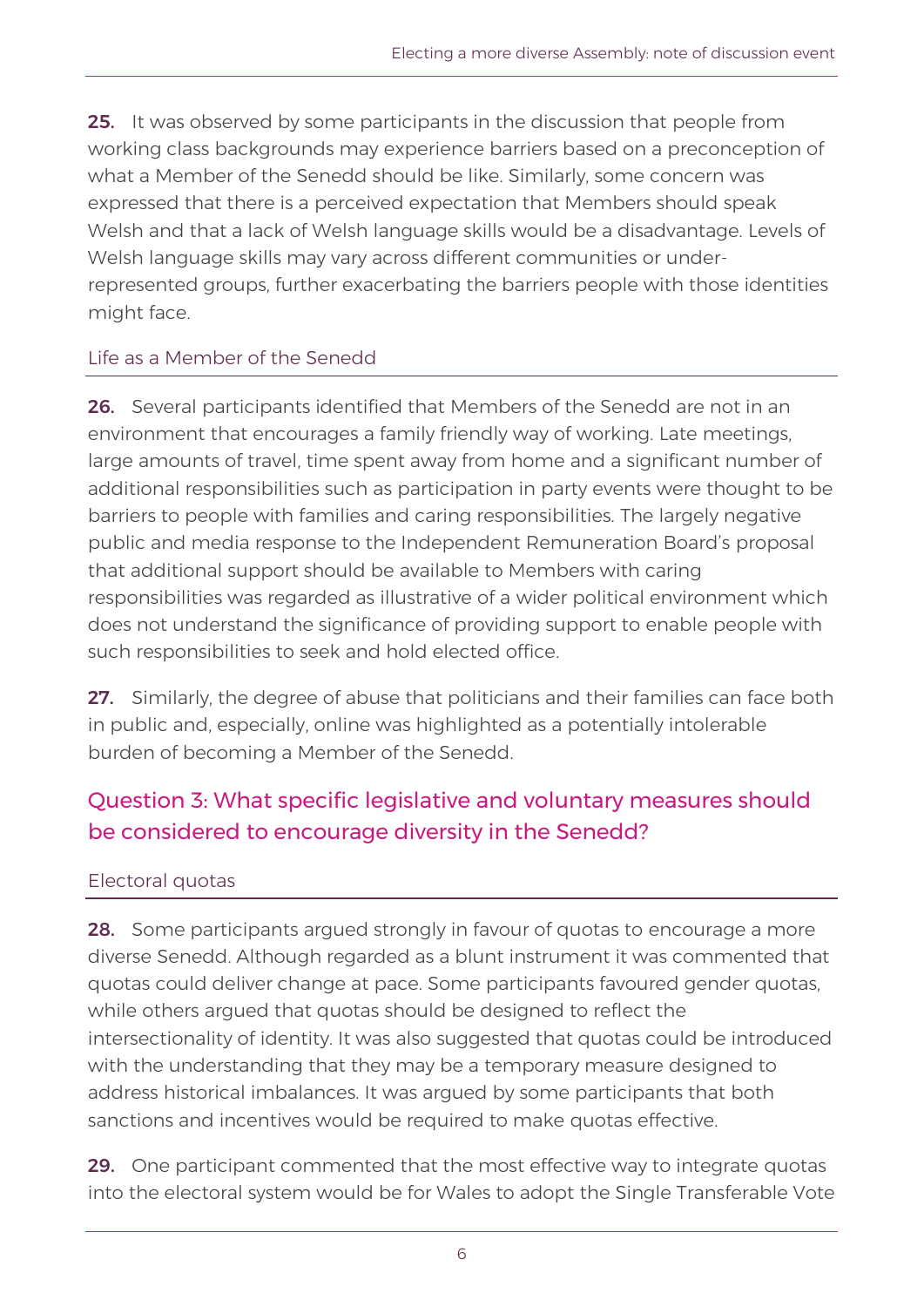form of proportional representation for Senedd elections. Another participant said that the existing system of electing additional regional Members could be repurposed to deliver equitable electoral outcomes—for example, the regional list could be used to redress any gender imbalance that emerges as a consequence of the election of constituency Members. Some participants argued that electoral systems in themselves will not deliver equality and that other specific measures, such as quotas, should remain the priority.

**30.** One concern regarding the use of quotas was the risk that applying a quota might bring a higher profile to an aspect of a candidate's identity than they would be comfortable with thus creating a barrier to participation. The approach taken to electing the Welsh Youth Parliament, in which 40 members are elected to represent constituencies and 20 members are appointed by partner organisations who advocate for under-represented groups was highlighted, although some participants suggested that this could result in perceptions of tokenism.

**31.** Some concerns were expressed that there could be a public backlash against Members elected via quotas and that it could establish distinct types of quota and non-quota Members. However, other participants, said that the backlash may only be limited and would die down once the concept of quotas became established. Similarly, designing quotas could be challenging as, for example, disability can change or be acquired at different stages of life and it can also be difficult to assess.

**32.** The ethics of electing politicians from political parties on the basis of quotas was questioned by some participants who felt that problems related to inequality and discrimination were exacerbated by the actions and policies of those parties.

## Publication of candidate diversity data

33. Some participants viewed the publication of candidate and Member diversity data as significant, on the basis that understanding the diversity of candidates and of Members of the Senedd at present relies on self-identification. There is a risk that inaccurate assumptions may be made about Members' characteristics, and participants suggested that accurate recording of diversity data relating to Members could be a relatively 'quick win' in terms of establishing how diverse or otherwise the Senedd really is.

**34.** Participants were keen that the Committee emphasises the importance of establishing a data set to help understand how diverse candidates and Members of the Senedd are. The collection and publication of data was seen by some as a starting point rather than an end in itself, but it would serve as a useful measure of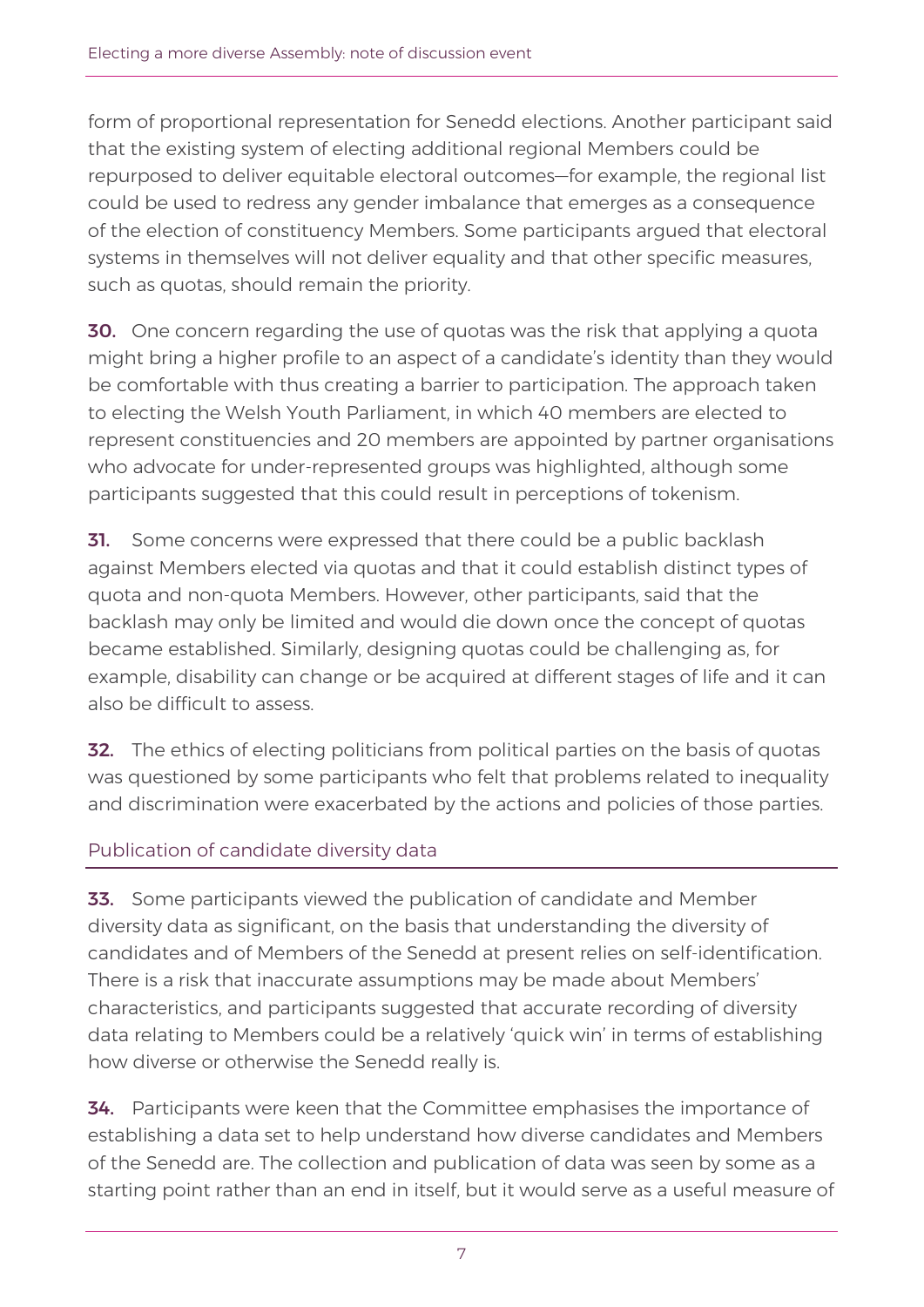progress. A number of participants agreed that an 'embarrassment factor' may drive parties to choose a more diverse mix of candidates.

**35.** The issue of whether the collection and publication of data should be voluntary or legislated for was discussed. Participants noted that political parties could collect and publish data voluntarily, and that the Senedd Commission could implement voluntary measures to understand the diversity of Members without having to rely on a legislative approach. However, participants acknowledged that any system of recording diversity data—legislative or voluntary, and for candidates or Members—should not compel people to provide information. Some participants observed that in small samples information provided could be used to identify an individual. If candidates or Members did not trust the way in which the data was collected, held and used then this could undermine its accuracy and efficacy.

### Job sharing

**36.** Job sharing by Members of the Senedd was regarded by many participants as being an initiative which could make election to the Senedd a more viable option for a greater range of candidates. It was thought that people with disabilities and caring responsibilities were particularly likely to benefit from the option to job share. It was noted, however, that accountability to constituents cannot be regarded as a part-time obligation and the risk that a job share evolves into two partners both working 100 per cent of the time would have to be mitigated.

#### Cultural change

**37.** It was argued by some participants that introducing voluntary or legislative measures to improve diversity would not, necessarily, drive culture change within political parties. Other participants felt that measures to make representation more diverse might run contrary to the ethos of political parties, and that the presence of people from some minority groups may be regarded as tokenistic by people within their own parties.

**38.** Others regarded measures such as the requirement to publish diversity data as a mechanism which will allow people to 'call out' those parties not regarded as representative and would help reflect and highlight the values of political parties. One participant said that the approach taken to the diversity of their candidates by political parties was inherently political and that the implementation of quotas could obscure the extent to which parties genuinely believe in delivering diverse representation. Those parties committed to the agenda, it was argued, may not